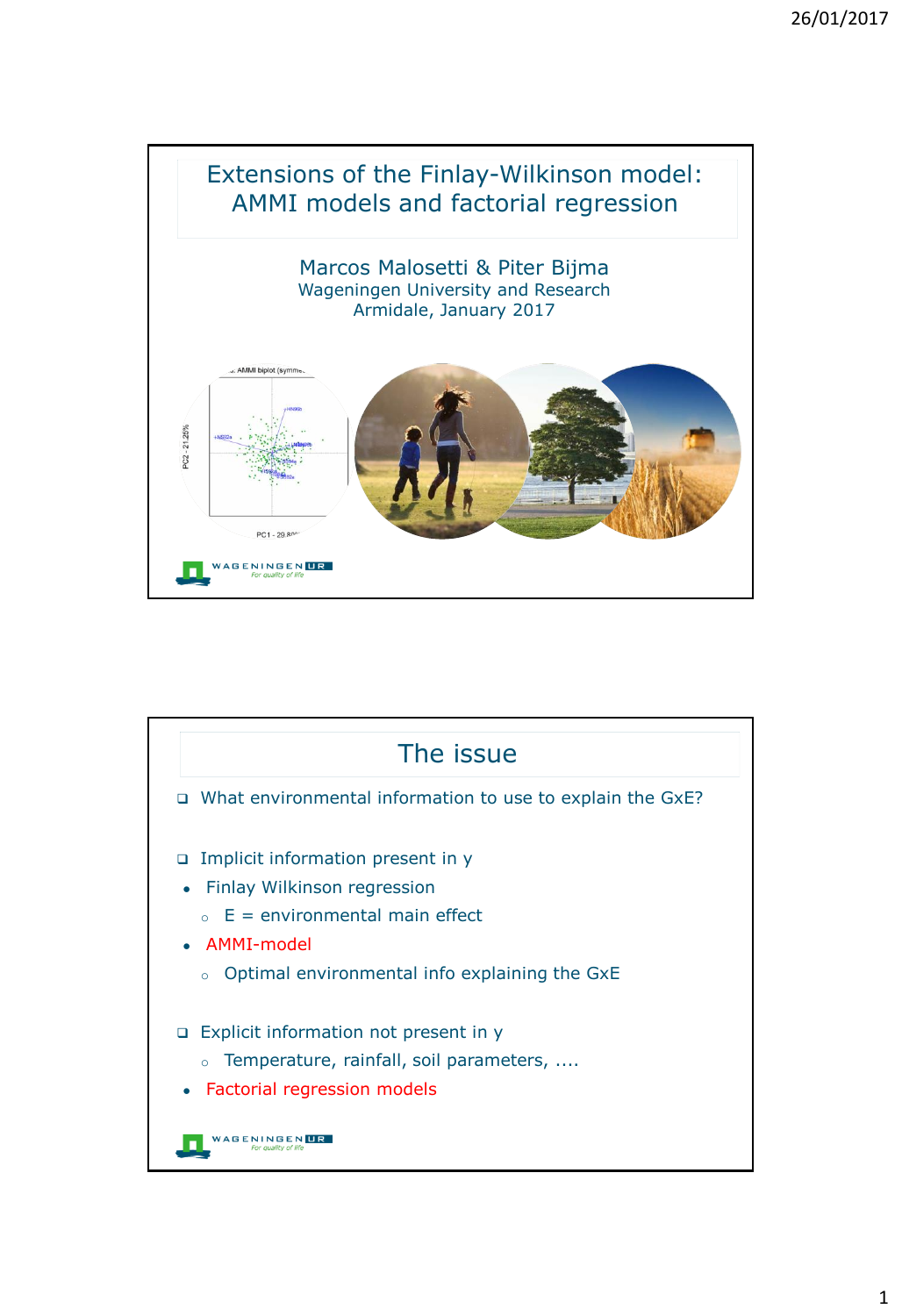

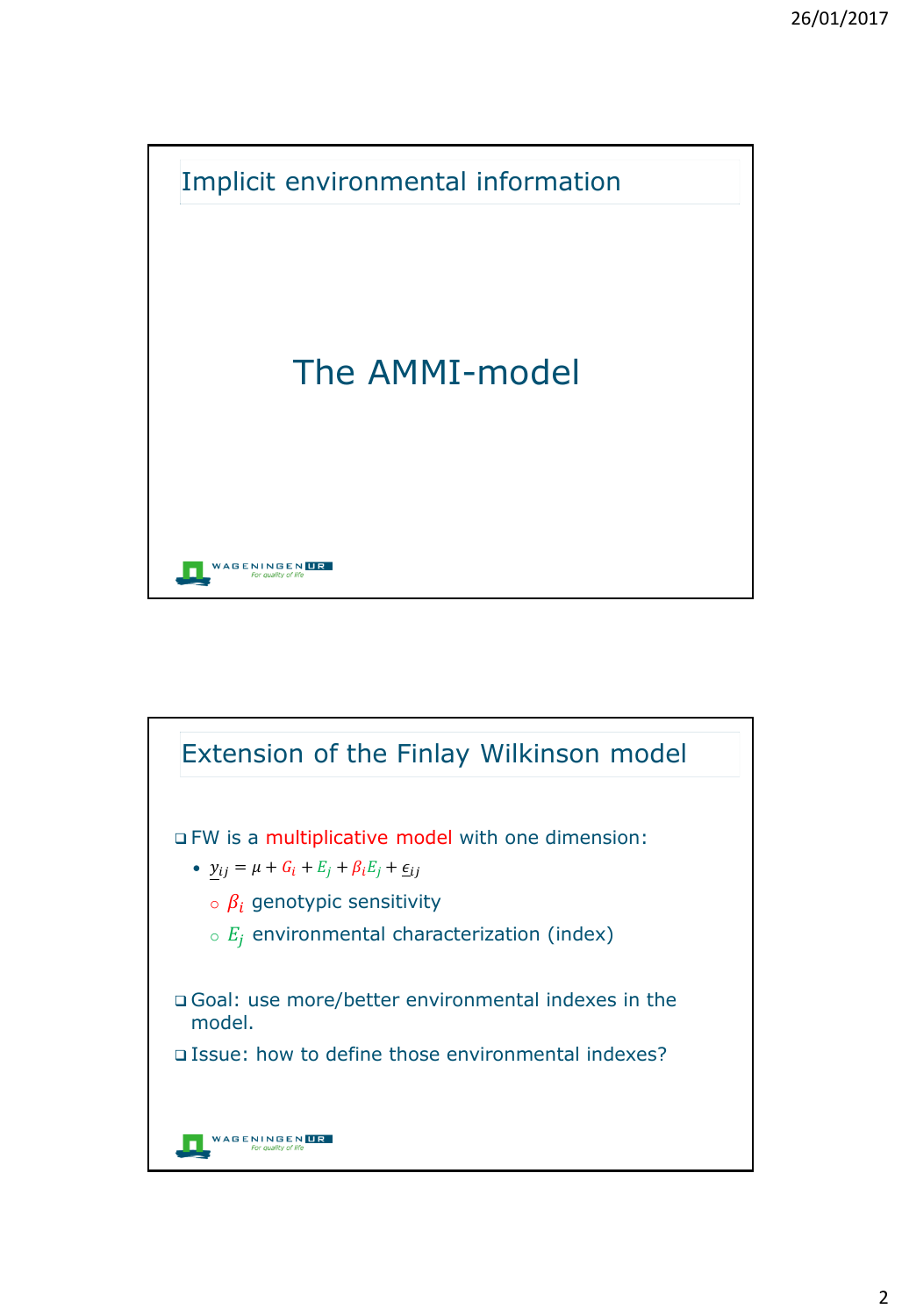

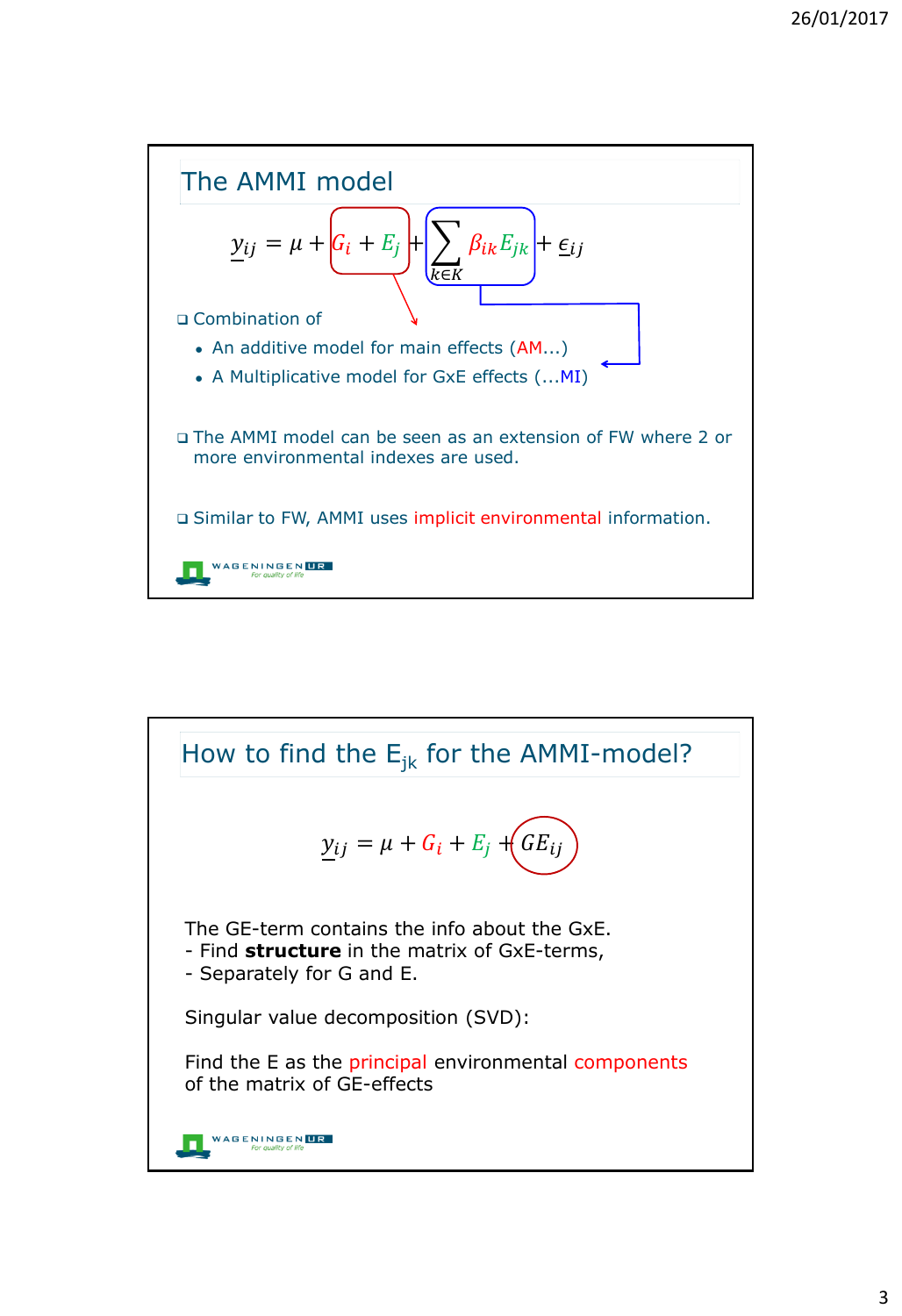

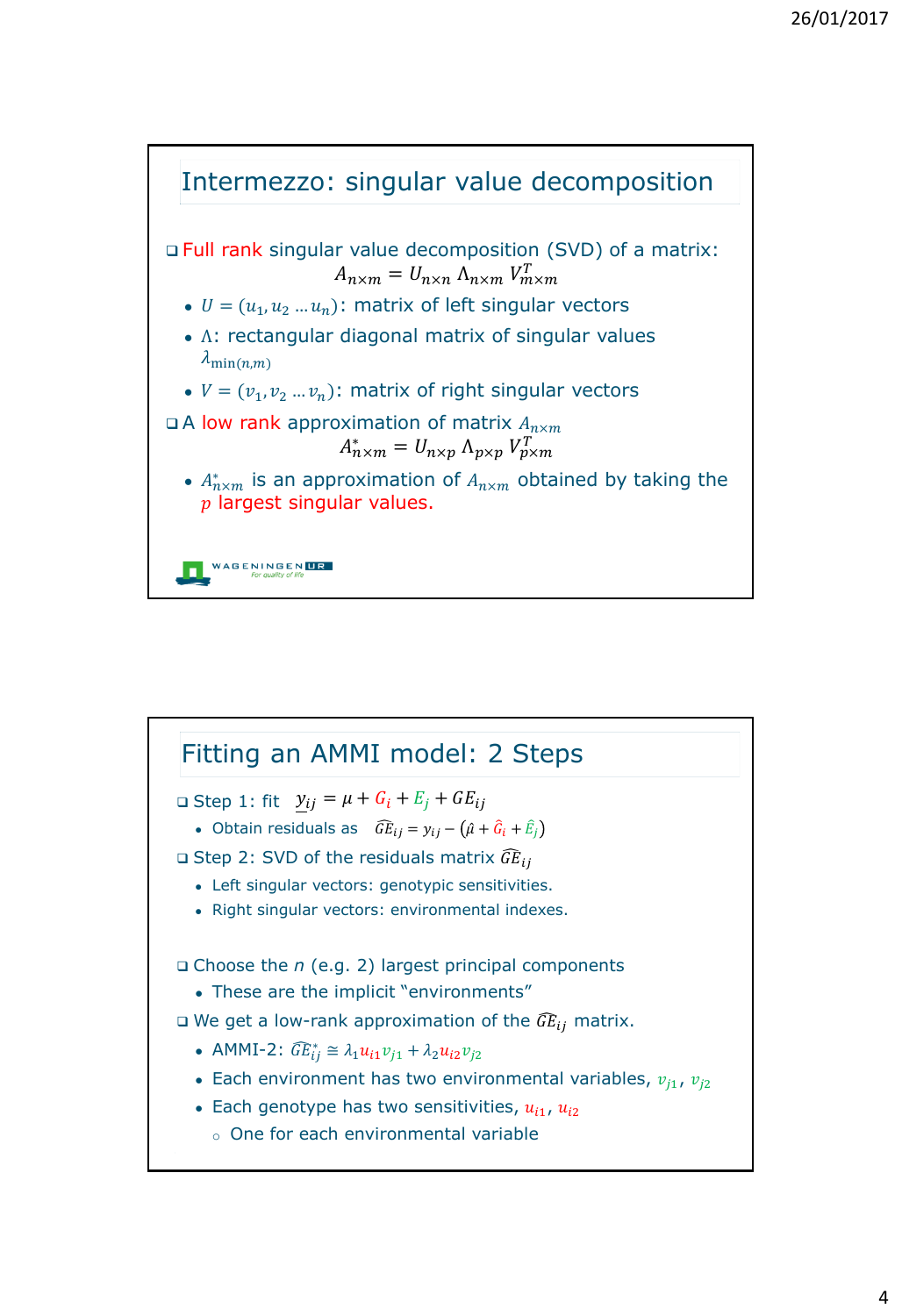

| Analysis of variance                                                                                   |                                                   |                                                                    |                                                          |                                                        |                                         |                                                  |
|--------------------------------------------------------------------------------------------------------|---------------------------------------------------|--------------------------------------------------------------------|----------------------------------------------------------|--------------------------------------------------------|-----------------------------------------|--------------------------------------------------|
| Variate: yield                                                                                         |                                                   |                                                                    |                                                          |                                                        |                                         |                                                  |
| Source of variation<br>Е<br>Ġ<br>Residual<br>Total                                                     | <b>Additive ANOVA</b><br>7<br>210<br>1470<br>1687 | S.S.<br>5678.7416<br>614.2675<br>813.1999<br>7106.2090             | m.s.<br>811 2488<br>2.9251<br>0.5532                     | V.r.<br>1466 47<br>5.29                                | F pr.<br>< 001<br>< 001                 |                                                  |
| Analysis of variance<br><b>Finlay Wilkinson</b>                                                        |                                                   |                                                                    |                                                          |                                                        |                                         |                                                  |
| Source<br>Genotypes<br>Environments<br><b>Sensitivities</b><br>Residual<br>Total                       | df.<br>210<br>7<br>210<br>1260<br>1687            | S.S.<br>614.2675<br>5678 7416<br>230.1422<br>583.0577<br>7106.2090 | m.s.<br>2.9251<br>811.2488<br>1.0959<br>0.4627<br>4.2123 | 1753.13                                                | V.F.<br>6.32<br>2.37                    | F pr.<br>< 0.001<br>< 0.001<br>< 0.001           |
| ANOVA table for AMMI model                                                                             |                                                   |                                                                    |                                                          |                                                        |                                         |                                                  |
| Source<br>Genotypes<br>Environments<br>Interactions<br>IPCA <sub>1</sub><br><b>IPCA 2</b><br>Residuals |                                                   | df.<br>210<br>7<br>1470<br>216<br>214<br>1040                      | S.S.<br>614<br>5679<br>813<br>242<br>173<br>398          | m.s.<br>2.9<br>811.2<br>0.6<br>1.1<br>0.8<br>$0\Delta$ | V.r.<br>5.29<br>1466.47<br>2.93<br>2.11 | F pr<br>< 0.001<br>< 0.001<br>< 0.001<br>< 0.001 |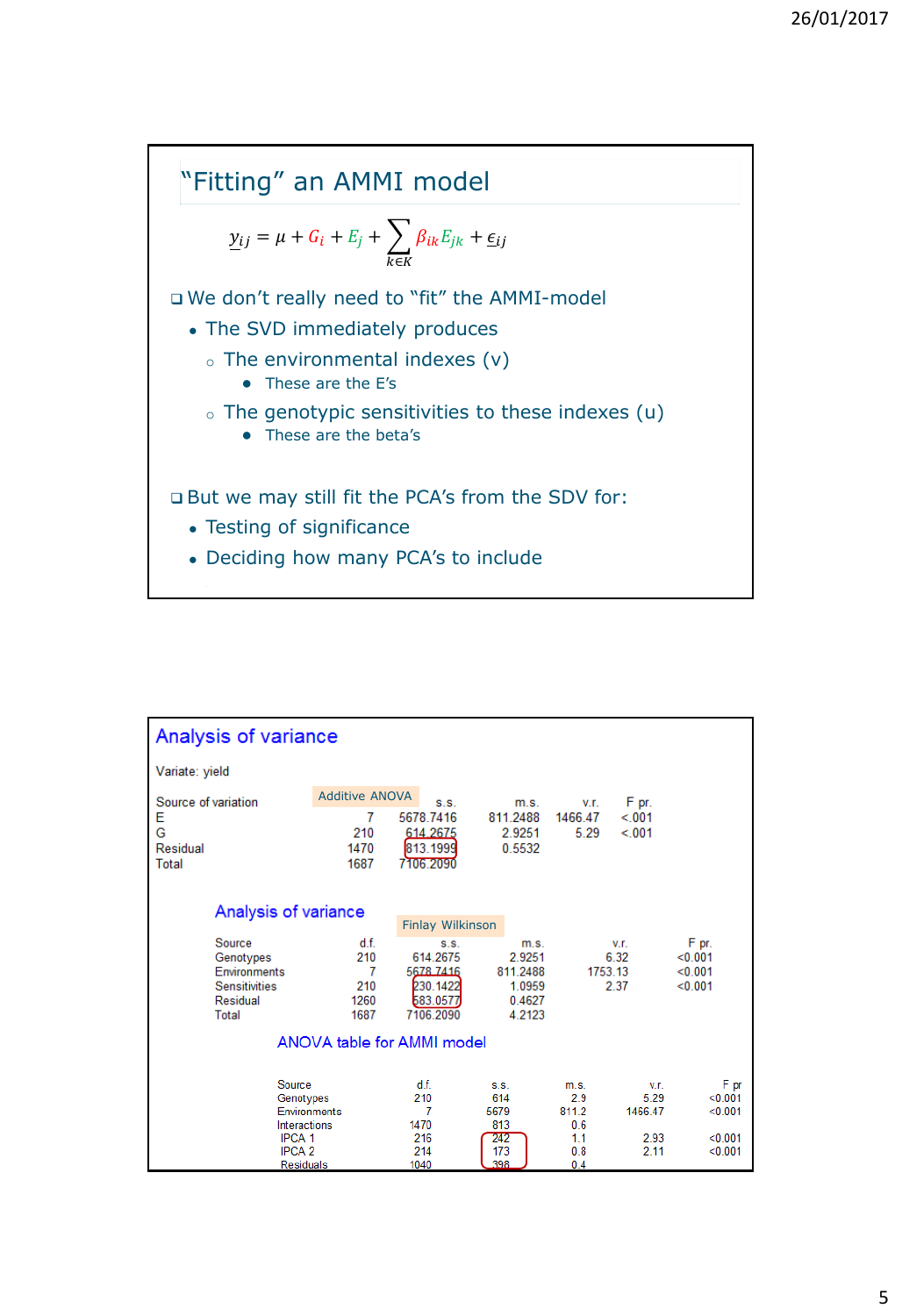

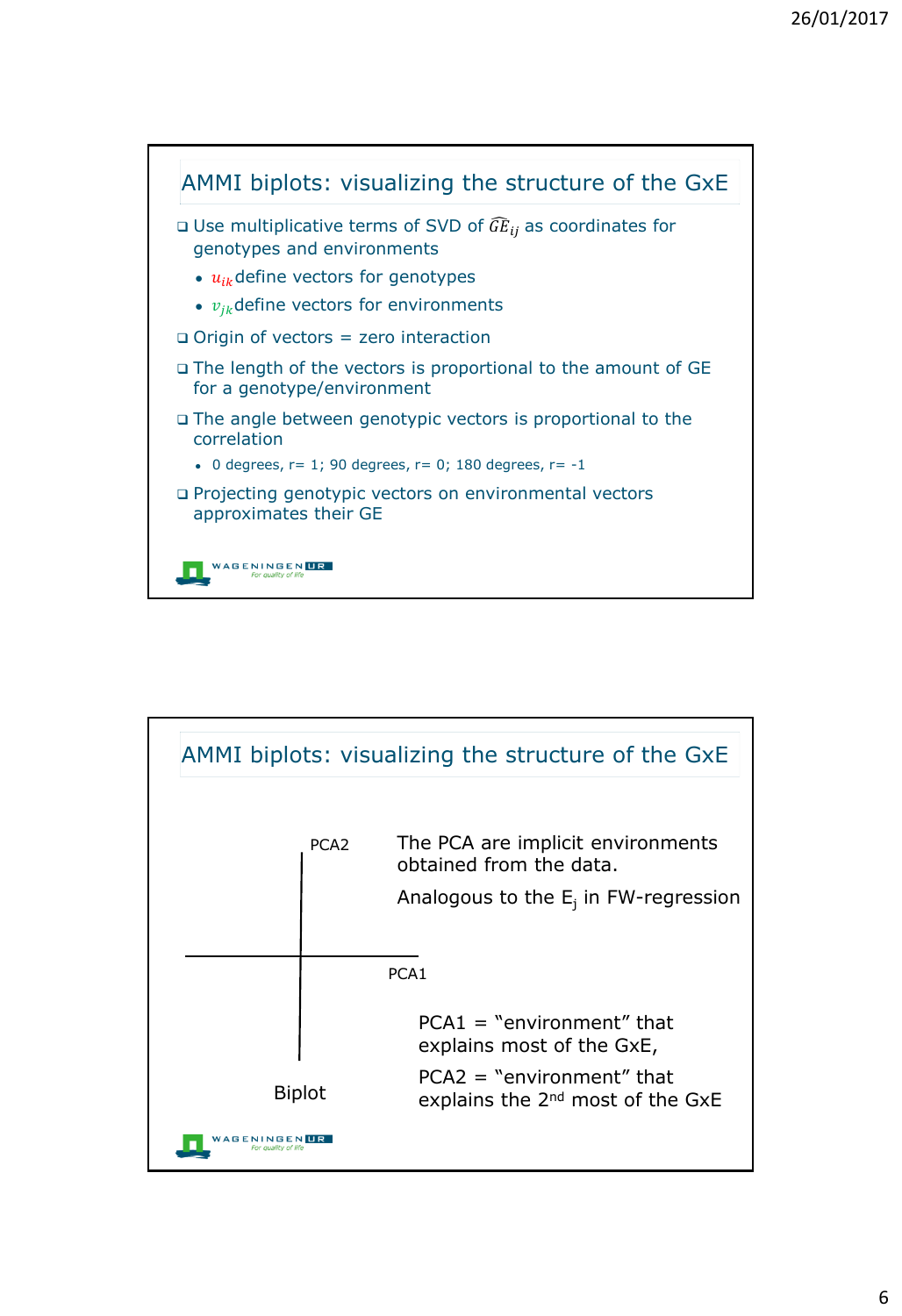

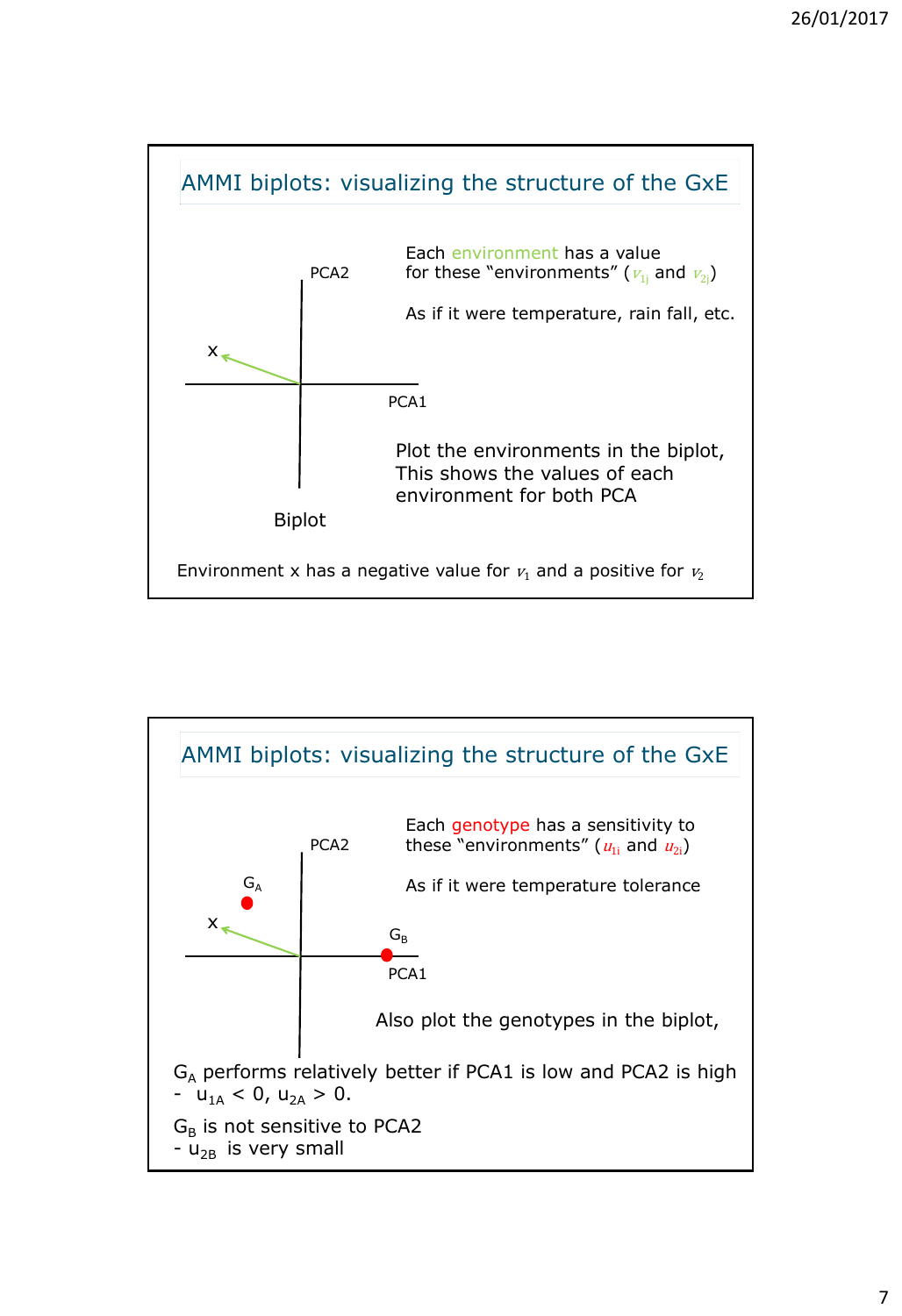

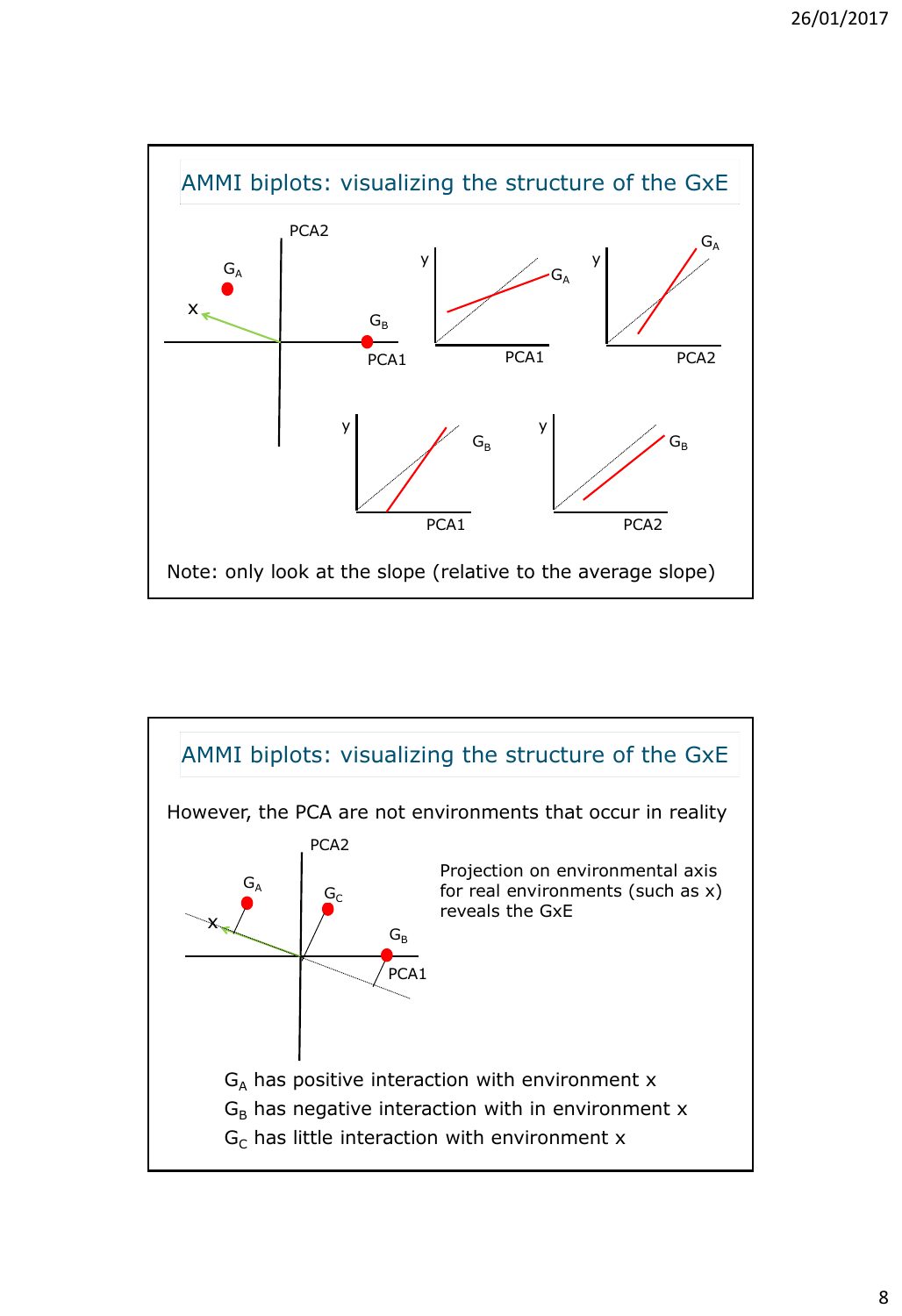

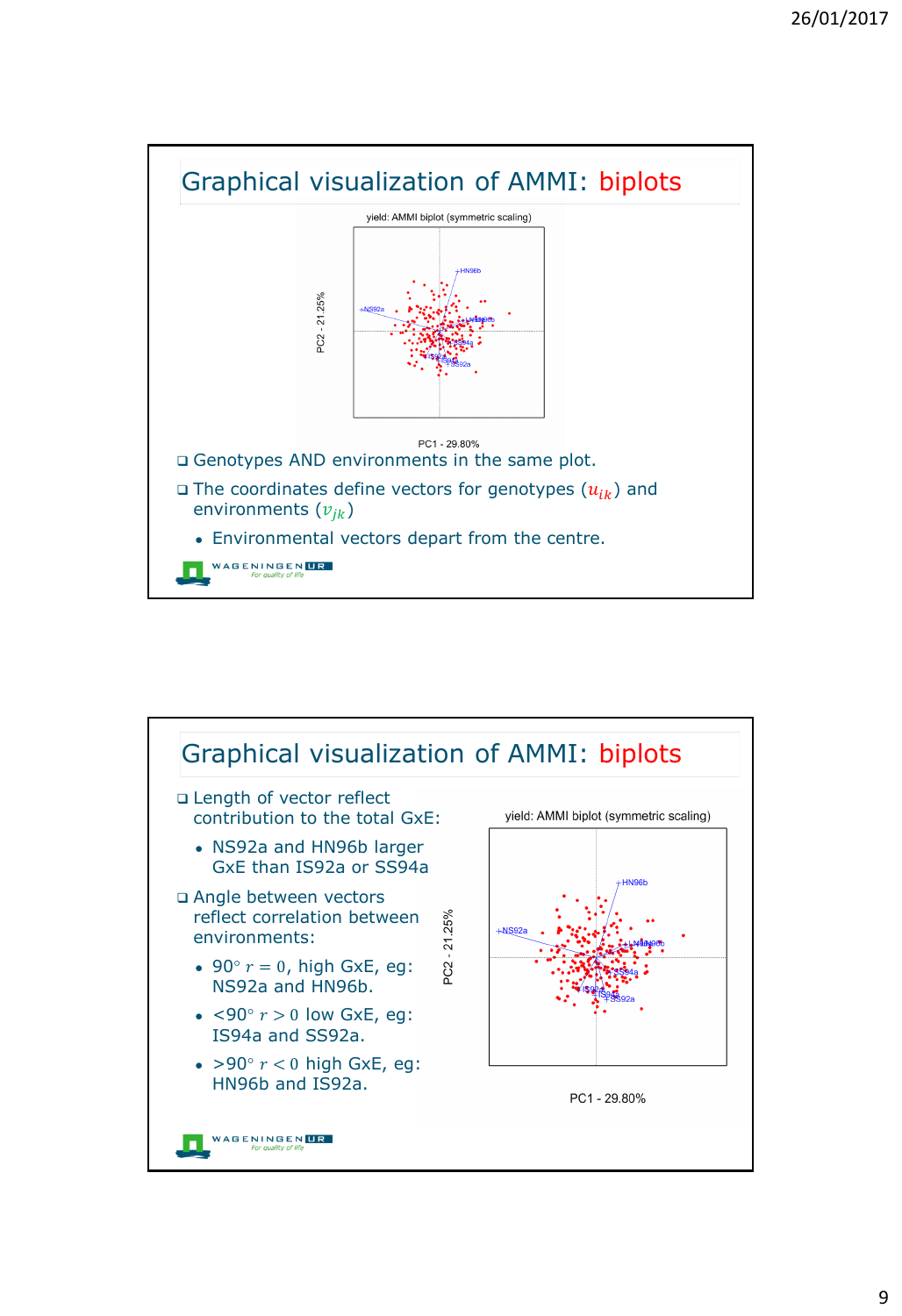

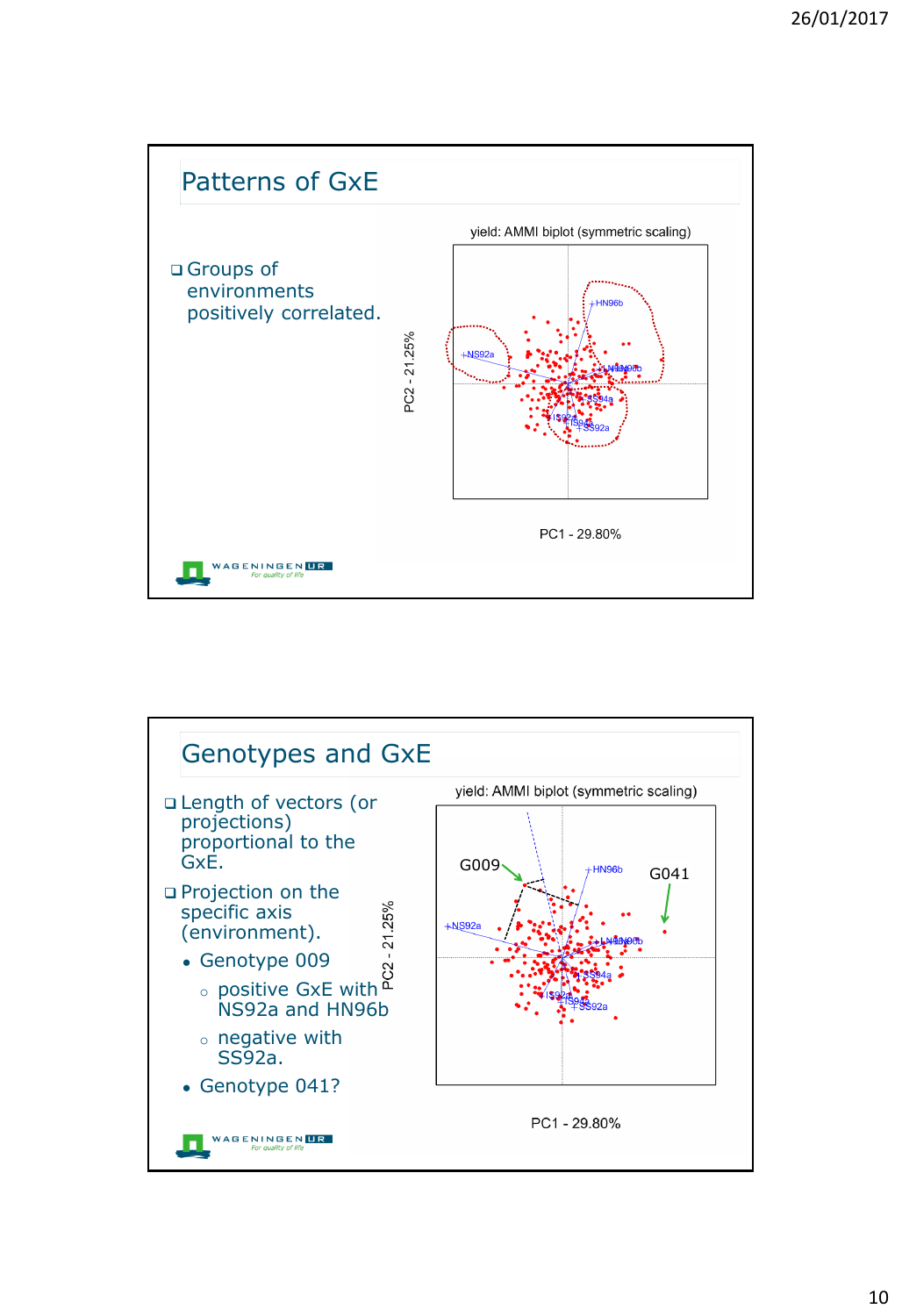

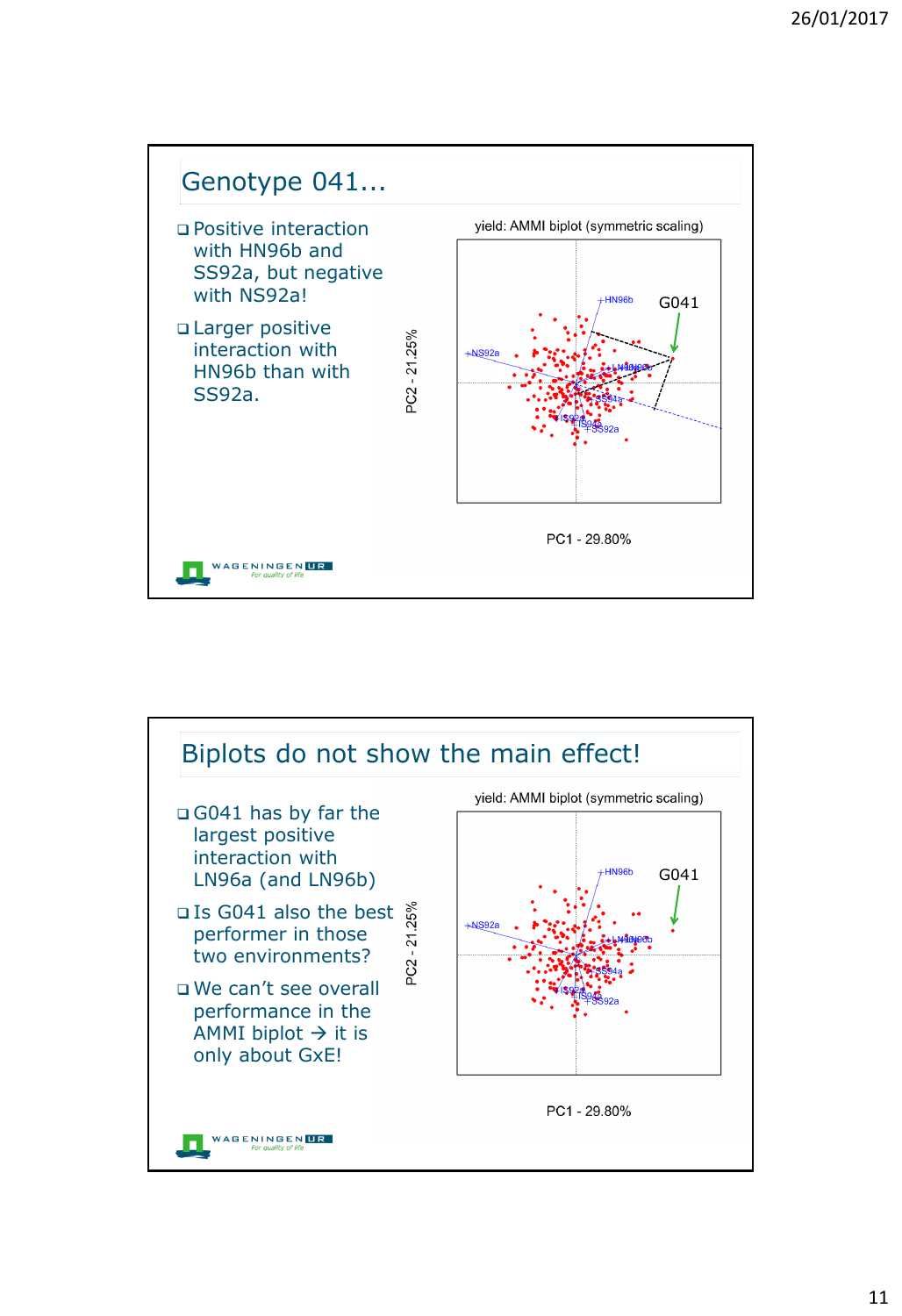

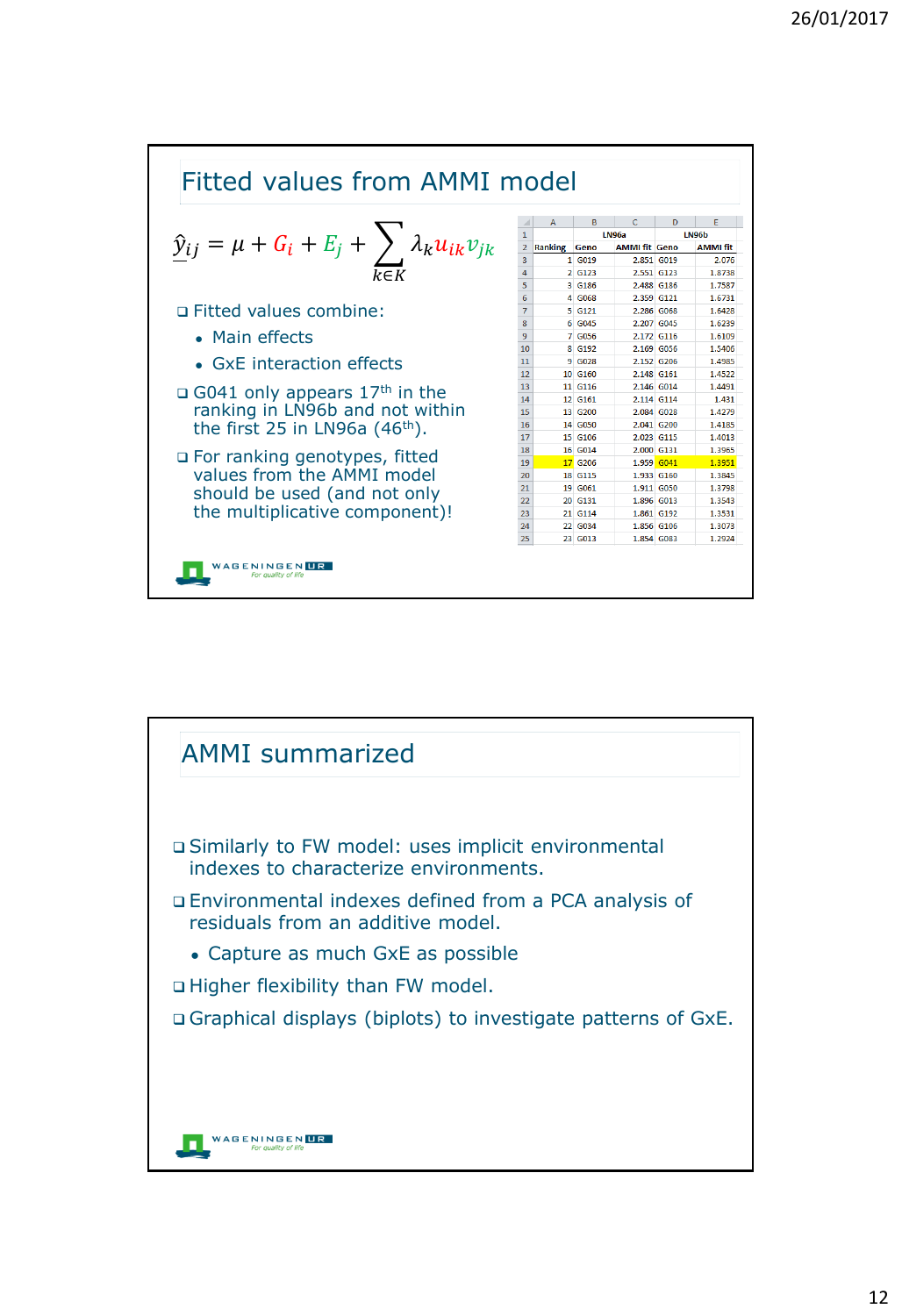

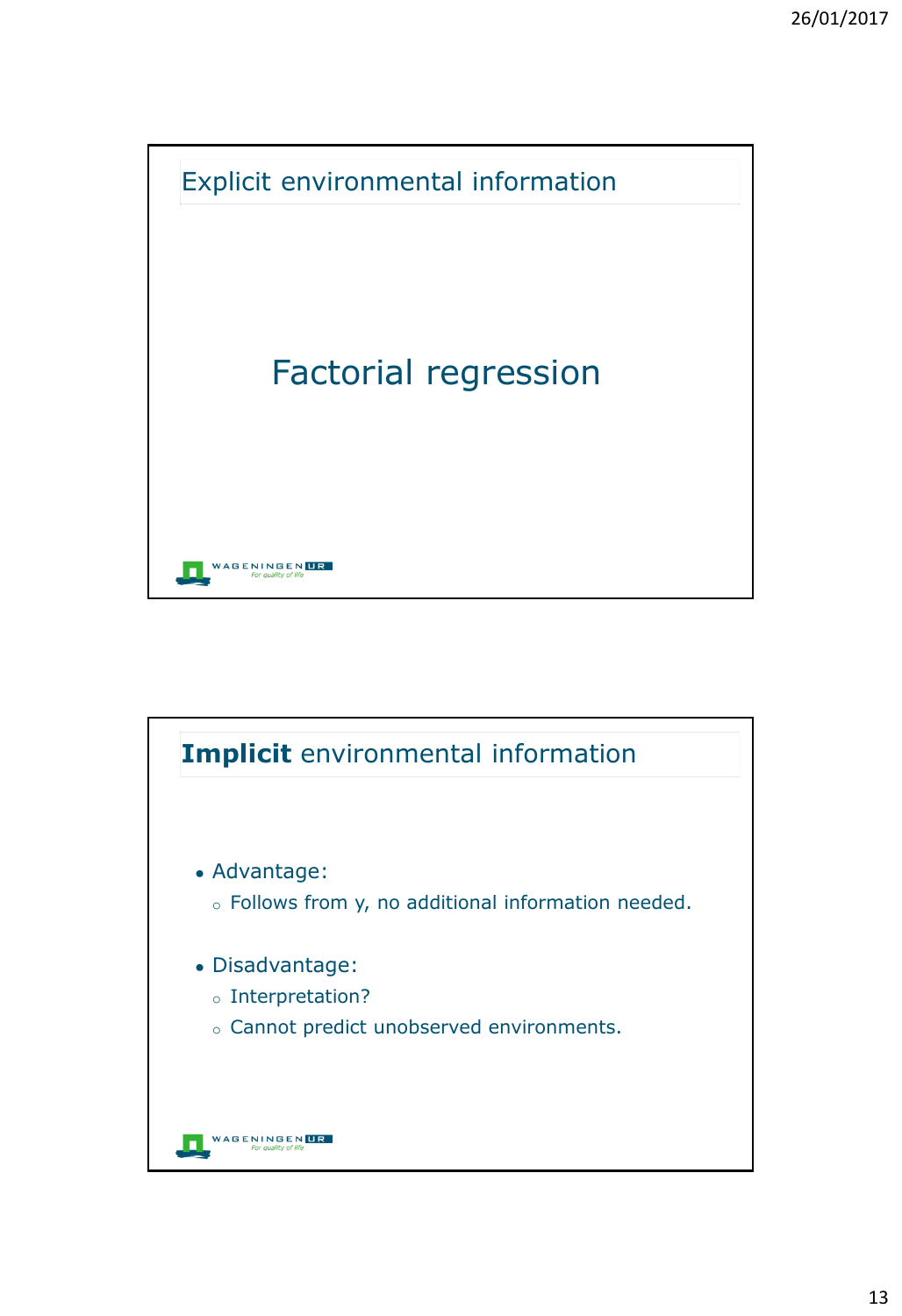

Factorial regression $y_{ij} = \mu + G_i + E_j + \sum \beta_{ik} Z_{jk}$  $+$   $\varepsilon_{ij}$ ∈  $\Box$  The  $Z_{ik}$  are observed environmental covariables • Temperature / %humidity / radiation / water / etc. Higher order relationships (eg: quadratic) possible  $\square$  Slope  $(\beta_{ik})$  is sensitivity of genotype *i* to environmental covariable  $k$  $\square$  The  $\beta_{ik}$  is interpretable! • E.g. sensitivity to temperature **NAGENINGENUR**